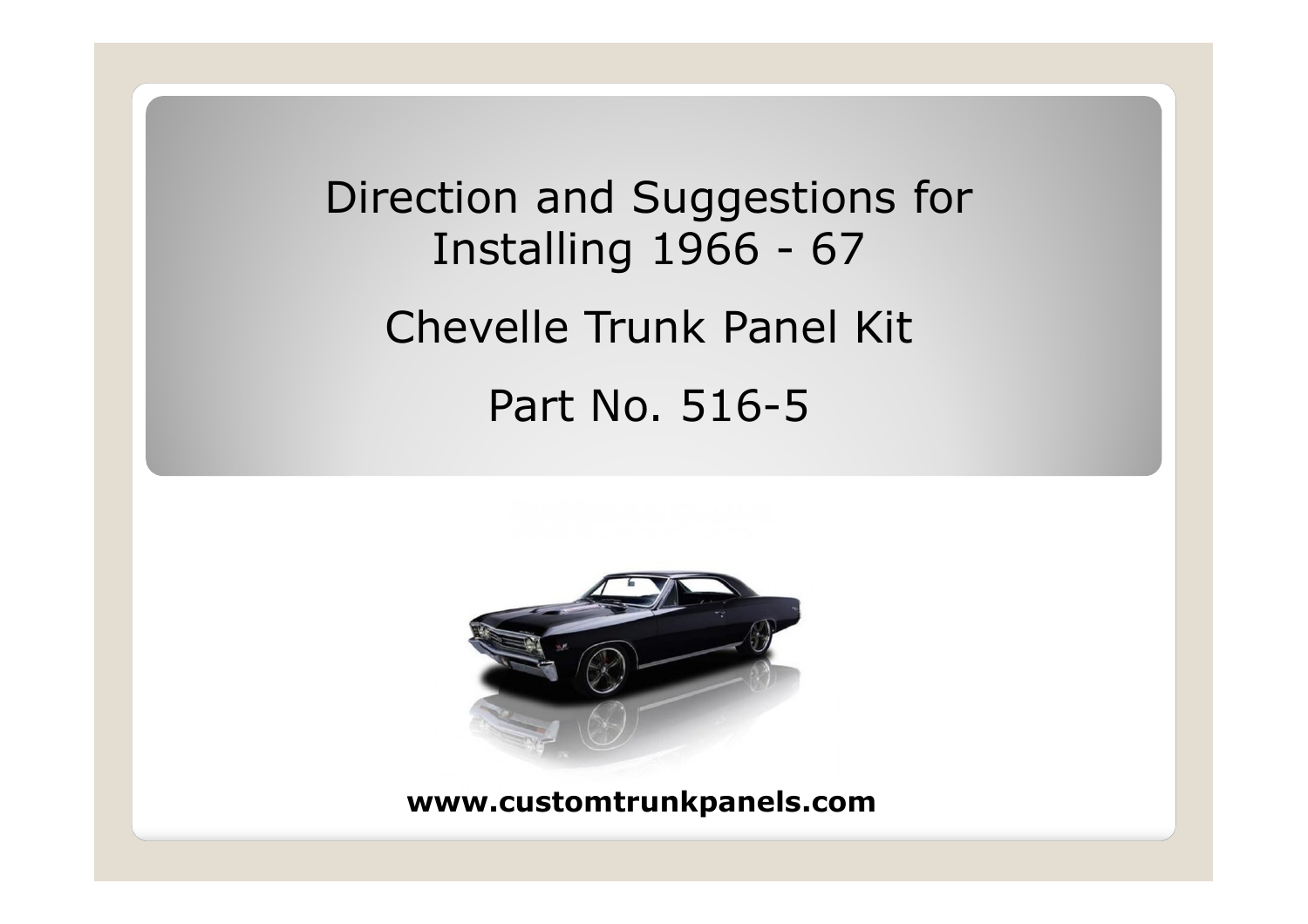## Please Note;

# **Fit all uncovered panels first to see what will need trimmed or where you will need padding added.** The panels fit much tighter with material on them and will not move once set into place. **It is tension that holds these panels in place, not fasteners.**

Based on your particular car, you may find it necessary to custom-trim here and there. It will also depend upon the type of material you choose to cover the trunk kit panels, how much foam you add or how you decide to custom finish your panels. If you find it necessary, a quick trim adjustment using an electric sander with 80 grit paper or a rasp file is all that will be required.

For some installations, it will be necessary to remove the spare tire hold down brackets using a cutoff wheel.

A typical stock trunk area are on most sedans and hardtops. This is where the installation process is the same, regardless. Trim sanding is all that will be needed.

For convertible, it will be necessary to cut trim the panels.

Thank you for purchasing our product.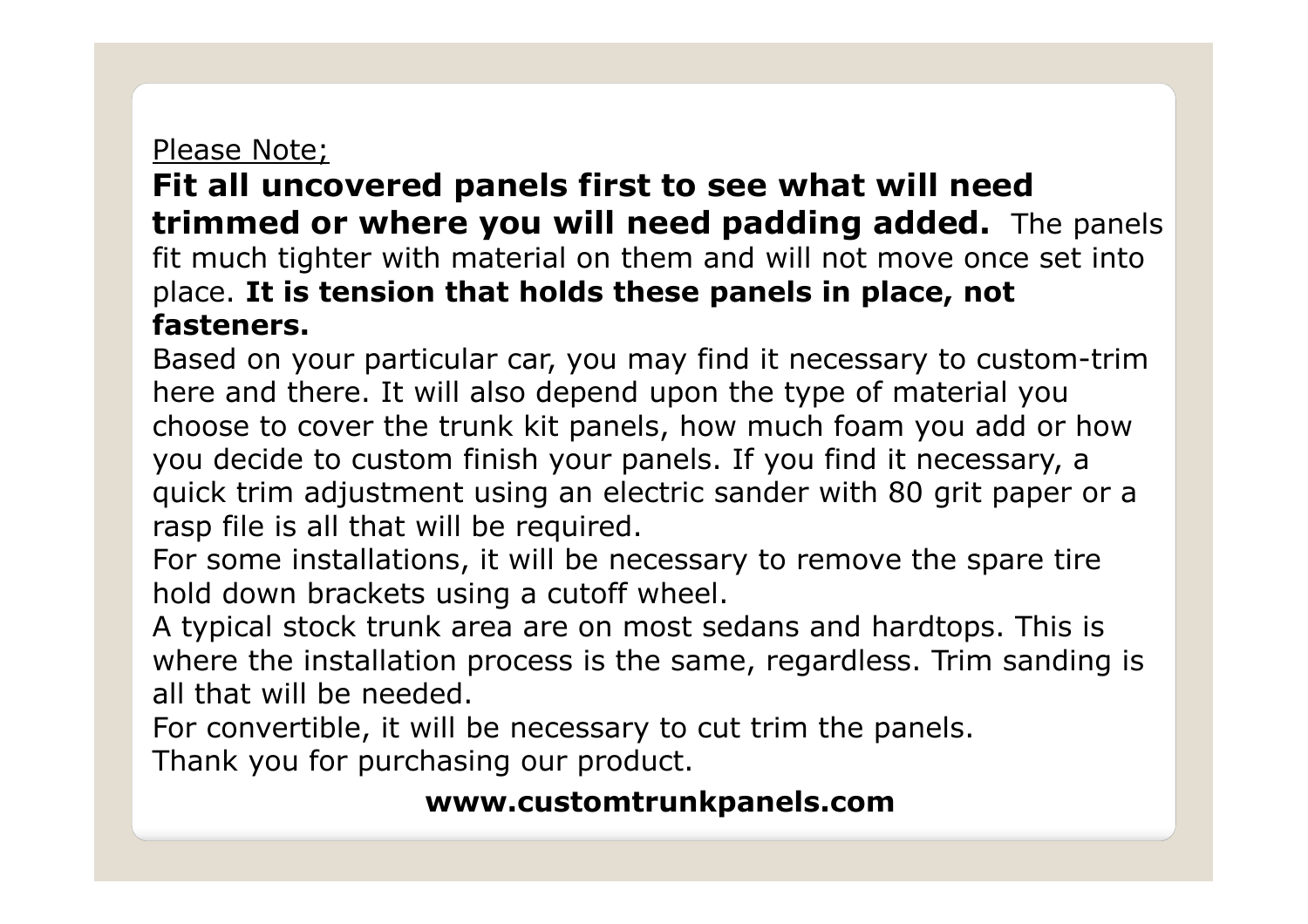*The first piece in will be the floor. Be sure it is tight up against the wheel wells. You will want to cover the exposed areas with material of you choice.*

*The second piece in will be the right side fender panel. This will be tricky because there is no material to hold them in place. Put it in by tilting the bottom of panel back and sliding the top of the panel in first., then sliding the bottom out slowly. This panel will be on top of the floor pane.Please Note: Adjustments to the panels fit can be made with a rasp or a orbital sander using 80 grit sanding paper.*

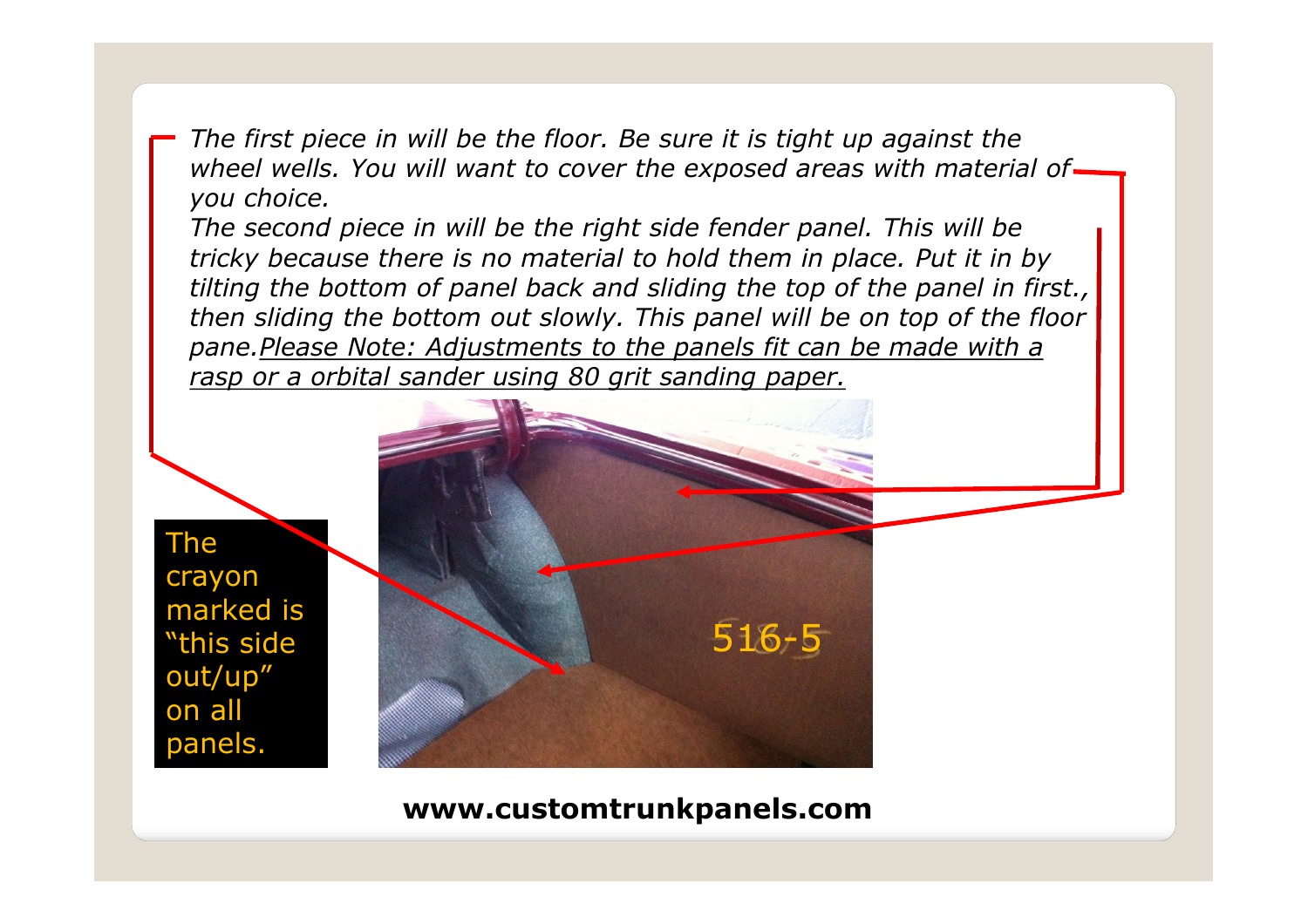The next piece to go is the left side panel. It's the same as the right, it will sit on top of the floor panel. This will get tricky because there is nothing to hold them in place. They will rest under and against the lip of the trunk. See the picture for detail.

You will want to cover the exposed areas of the fender well area first with a material of your choice. -

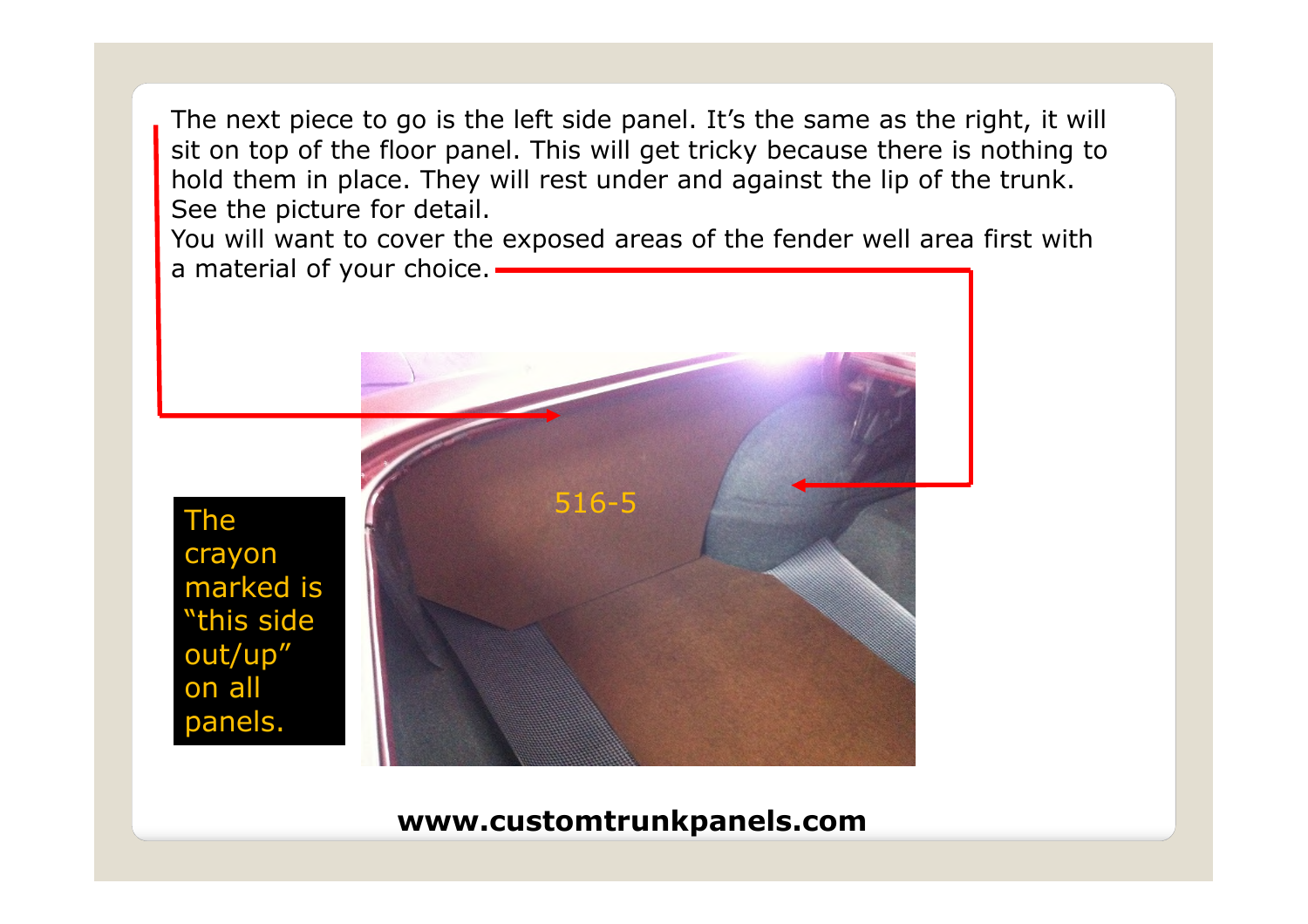The next panel in is the hinge panel. It goes in top first with the bottom tilted back and then slide the panel in from the bottom . This panel will be on top of the floor panel and under the edge of the trunk.



The

crayon

on all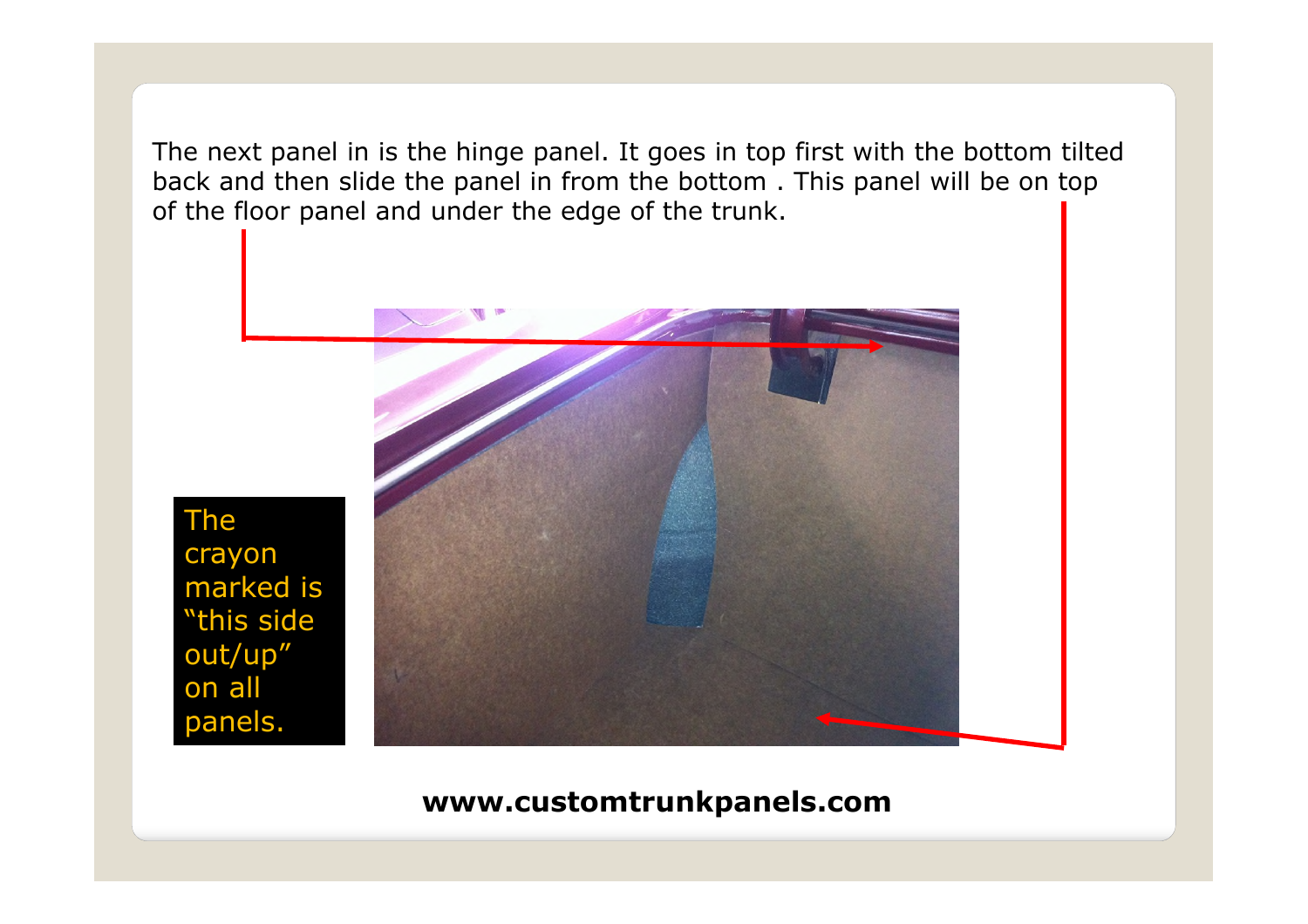The last panel installed is the trunk latch panel. The two thin edges of this panel are the easiest pieces that can break, handle this panel carefully. Slide the panel in under the lip of the trunk. The panel will set outside of the right and left fender panel and should be flush against the latch panel. The final step is to rest on the back edge of the floor panel against the floor panel. See the pictures for fitment.

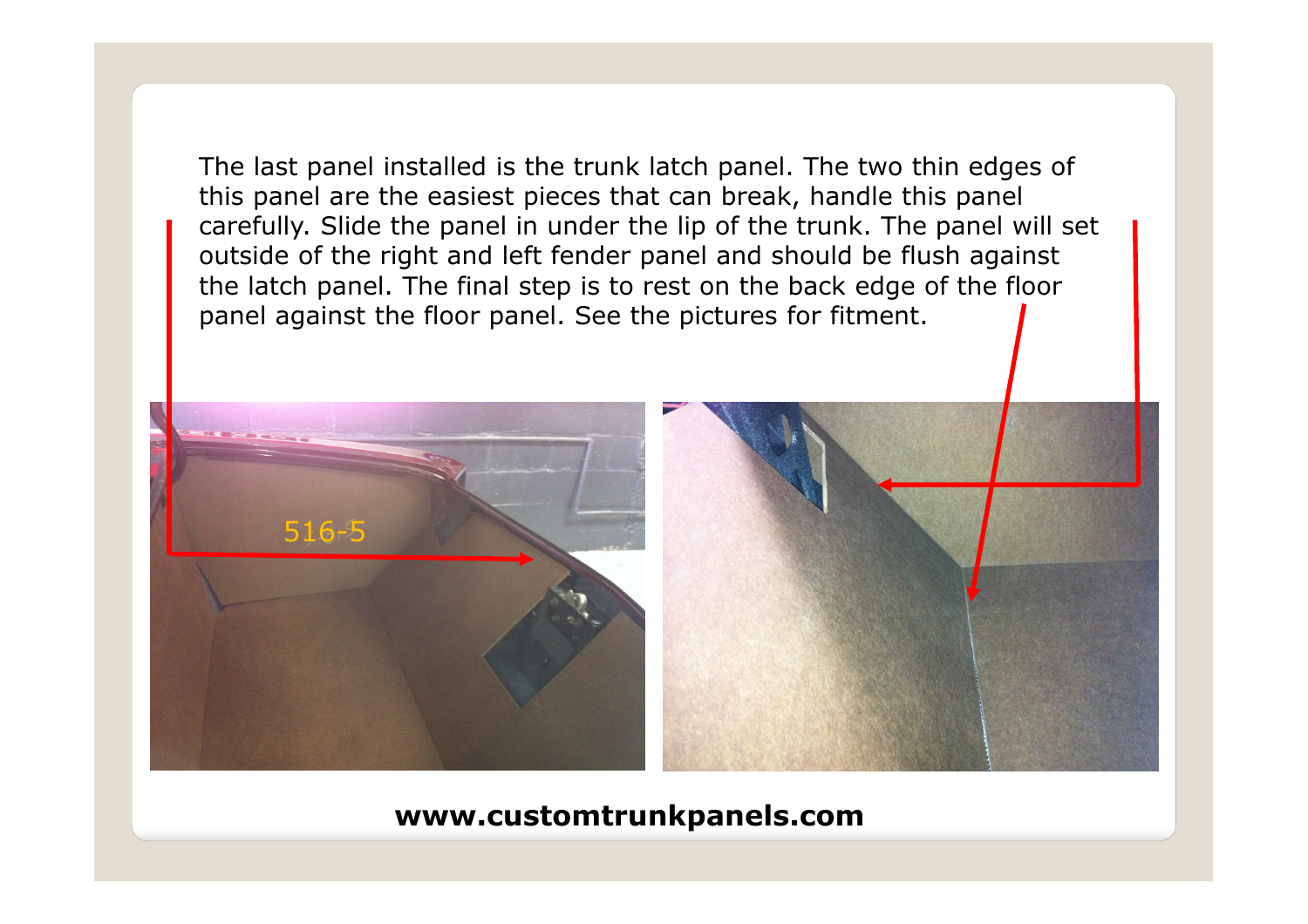These pictures show a finished trunk done in a black felt. Your material can be of your choice and design. Note that the bare spot of the wheel well has been covered in a matching material on both sides. This panel kit will both clean up your trunk area and will show a trick look to you trunk. Good luck.